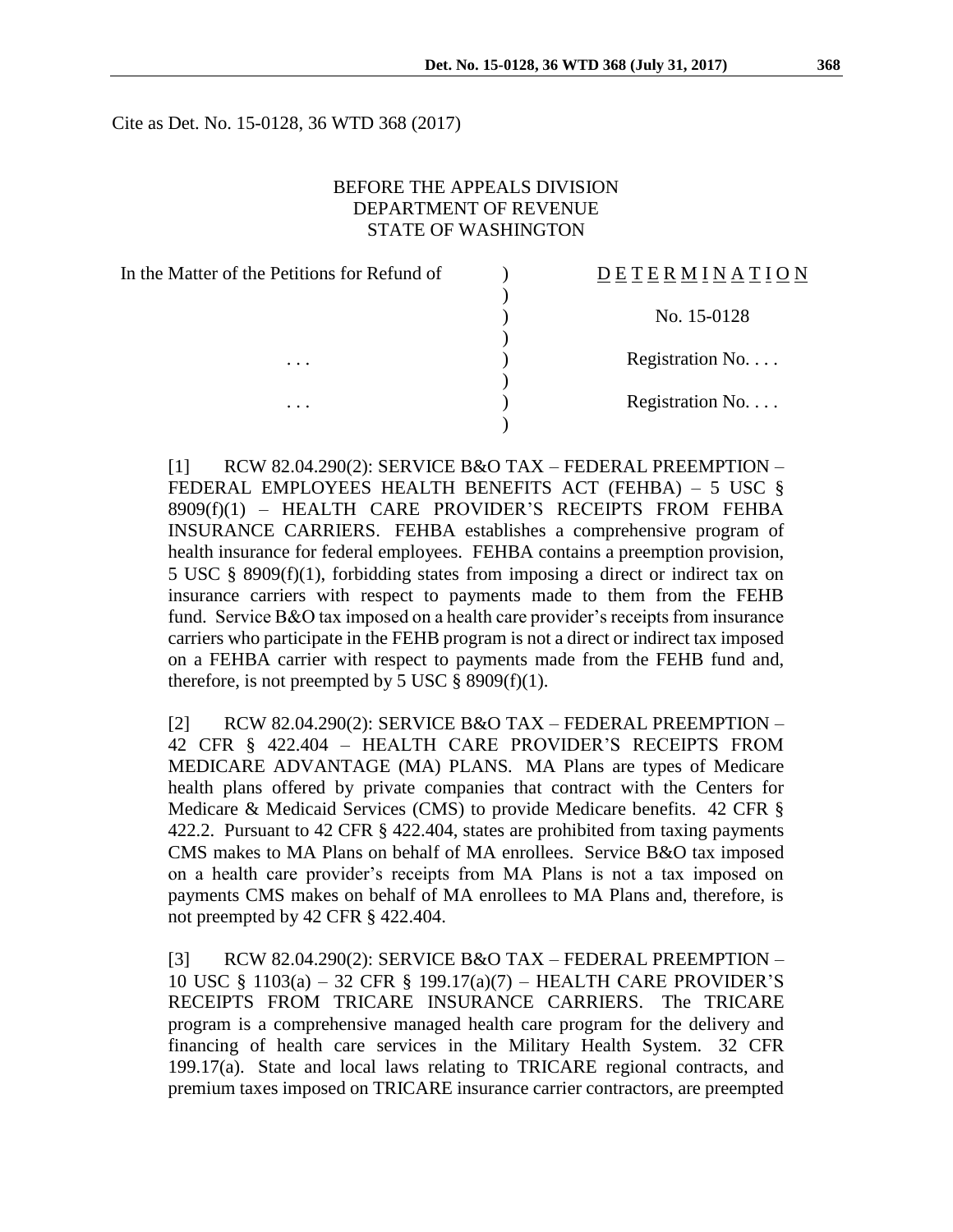by 10 USC § 1103(a) and 32 CFR § 199.17(a)(7). Service B&O tax imposed on a health care provider's receipts from TRICARE insurance carriers, pursuant to RCW 82.04.290, is not a tax imposed on the premiums or other payments that TRICARE insurance carriers receive from the TRICARE program; therefore, the tax is not preempted pursuant 10 USC  $\S$  1103(a) and 32 CFR  $\S$  199.17(a)(7).

[4] RULE 168; RCW 82.04.620: B&O TAX – EXEMPTIONS – INFUSION OR INJECTION PRESCRIPTION MEDICATION – HOSPITALS. RCW 82.04.620 and Rule 168 make clear that the deduction is available only to amounts received by "physicians or clinics." Because the Legislature chose the words "physicians or clinics," which are not hospitals, and deductions are narrowly construed, we conclude that Taxpayers, as hospitals, do not qualify for the deduction under RCW 82.04.620.

Headnotes are provided as a convenience for the reader and are not in any way a part of the decision or in any way to be used in construing or interpreting this Determination.

Sohng, A.L.J. – Health care providers appeal the denials of their requests for refund of business and occupation ("B&O") tax paid on: (i) receipts from insurance carriers that participate in federal health insurance programs, asserting that Washington's tax is preempted by federal law; and (ii) receipts from certain prescription infusions or injections. Taxpayers' petitions are denied.<sup>1</sup>

## ISSUES

- 1. Whether the imposition of B&O tax on health care provider's receipts from insurance carriers who participate in the Federal Employee Health Benefits ("FEHB") program is preempted by 5 USC § 8909(f).
- 2. Whether the imposition of B&O tax on health care provider's receipts from insurance carriers who participate in the Medicare Advantage program are preempted by 42 CFR § 422.404.
- 3. Whether the imposition of B&O tax on health care provider's receipts from insurance carriers who participate in the TRICARE program are preempted by 32 CFR § 199.17(a)(7).
- 4. Whether a hospital is entitled to the deduction for prescription drugs for infusion or injection under RCW 82.04.620.

# FINDINGS OF FACT

This appeal involves two related entities: [Hospital 1] and [Hospital 2] (collectively, "Taxpayers"). Taxpayers are [out-of-state] corporations engaged in the business of operating full-service hospitals in this state. Taxpayers employ physicians who prescribe medications to be administered to hospital patients in the form of infusion or injection. Taxpayers received payments for the infusion or injection drugs administered to hospital patients.

 $\overline{a}$ 

<sup>&</sup>lt;sup>1</sup> Identifying details regarding the taxpayer and the assessment have been redacted pursuant to RCW 82.32.410.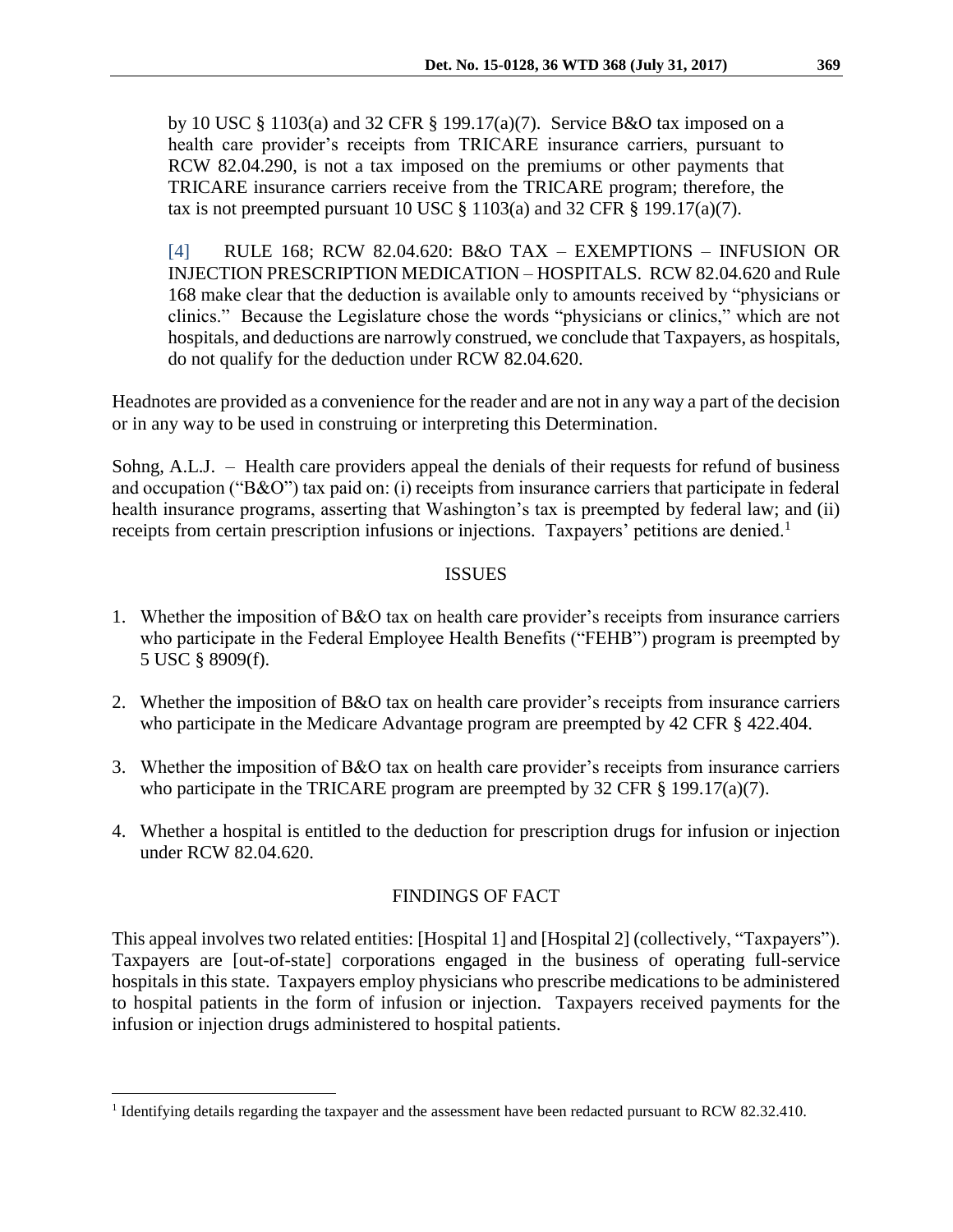On December 23, 2013, [Taxpayers] each submitted refund claims to the Department of Revenue (the "Department") in the amounts of \$ . . . and \$ . . . , respectively, for the period January 2009 through December 2012 (the "Refund Period"). The basis for Taxpayers' claims is that: (1) Taxpayers are not subject to Washington's B&O taxes under the federal preemption doctrine on payments they receive from the three federally funded healthcare plans described below; and (2) Taxpayers may deduct receipts from infusion or injection drugs under RCW 82.04.620. On June 30, 2014, the Department denied Taxpayers' refund claims on the grounds that: (1) the federal preemption doctrine did not apply to payments made to health care providers from these three plans; and (2) the deduction for infusion or injection drugs are available only to clinics or physicians, not to hospitals. Taxpayers appeal the refund denials.

The Federal Employees Health Benefits Act of 1959 ("FEHBA") establishes a comprehensive program of health insurance for civilian employees of the federal government, their dependents, and federal retirees. 5 USC § 8901 *et seq*. FEHBA authorizes the Office of Personnel Management to contract with private insurance carriers to offer federal employees an array of health care plans. 5 USC § 8902(a). To purchase insurance under a FEHBA plan, enrollees make payments, matched by contributions from the federal government, into a specifically designated account in the United State Treasury, entitled the Federal Employees Health Benefits Fund (the "FEHB Fund"). 5 USC §§ 8906, 8909. Insurance carriers pay Taxpayers by drawing against the FEHB Fund to pay for covered health care benefits. *Id.*; *see also* 48 CFR § 1632.170(b). Taxpayers do not provide group insurance policies or similar arrangements in consideration of premiums or other periodic charges.

Medicare Advantage ("MA") is a type of Medicare health plan under which the federal government pays a private insurance company to take over coverage for a Medicare eligible individual. The private insurance company contracts with the Centers for Medicare & Medicaid Services ("CMS"), a federal agency, to provide Medicare benefits. *See* 42 CFR § 422.2. Taxpayers do not receive any payments from CMS or other Medicare funds; rather, Taxpayers receive payments from MA plans for health services provided to their patients who are MA enrollees.

TRICARE provides a comprehensive managed health care program for active and retired military personnel and their dependents. The United States Department of Defense administers the TRICARE program. 32 CFR § 199.17(a).

Taxpayers received payments from insurance carriers under the three federal programs above during the Refund Period. They argue that the State of Washington is specifically preempted from taxing receipts from these sources.

### ANALYSIS

RCW 82.04.220 imposes the B&O) tax "for the act or privilege of engaging in business activities." Persons, such as Taxpayers, who are engaged in a service business or business that is not specifically taxed under another B&O tax classification, are generally required to pay B&O tax under RCW 82.04.290(2), measured by the "gross income of the business."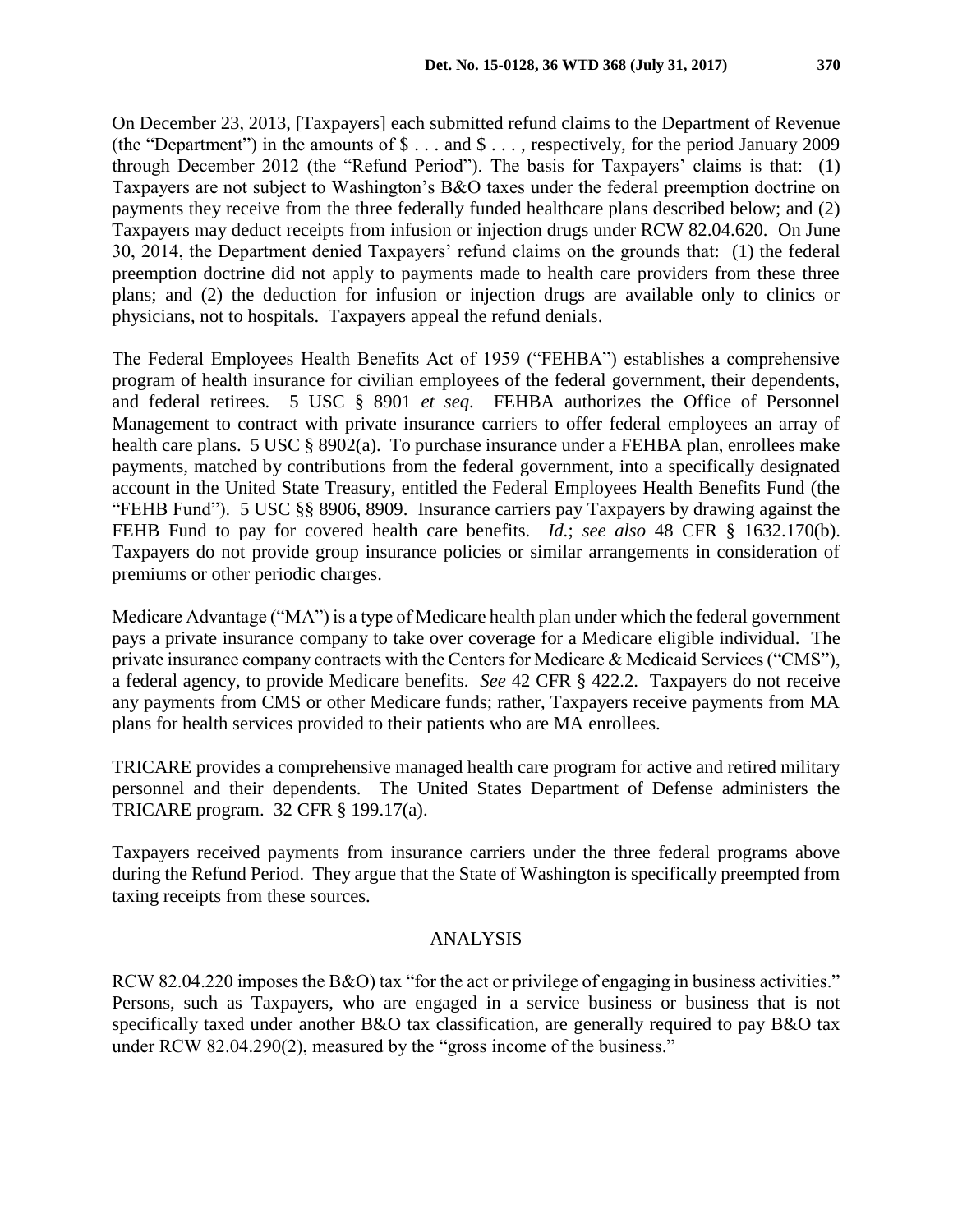## 1. FEHB Program

The Supremacy Clause of the United States Constitution provides that the Constitution and federal laws are the supreme law of the land. U.S. CONST., ART. VI., cl.2. Federal law can preempt state law through: (1) express preemption; (2) field preemption (sometimes referred to as complete preemption); and (3) conflict preemption. *Int'l Paper Co. v. Ouellette*, 479 U.S. 481, 491, 107 S.Ct. 805 (1987). Express preemption exists where Congress enacts an explicit statutory mandate that state law be displaced. *Morales v. Trans World Airlines, Inc.*, 504 U.S. 374, 382, 112 S.Ct. 2031 (1992). Absent explicit preemptive text, preemption may be inferred based on field or conflict preemption, both of which require us to [infer] Congress' intent from the statute's structure and purpose. *FMC Corp. v. Holliday*, 498 U.S. 52, 56-57, 111 S.Ct. 403 (1990).

When considering preemption, no matter which type, "[t]he purpose of Congress is the ultimate touchstone." *Cipollene v. Liggett Group, Inc.*, 505 U.S. 504, 516, 112 S.Ct. 2608 (1992); *New York State Conference of Blue Cross & Blue Shieed Plans v. Travelers Ins. Co.*, 514 U.S. 645, 655, 115 S.Ct. 1671 (1995). In order to avoid an unintended encroachment on state authority, the Supreme Court has made clear that when interpreting a federal statute, courts should be reluctant to find preemption. *CSX Transportation v. Easterwood*, 507 U.S. 658, 662-64, 113 S.Ct. 1671 (1995); *Travelers*, 514 U.S. at 654. Evidence of preemptive purpose is sought in the text and structure of the statute at issue. *Shaw v. Delta Air Lines, Inc.*, 463 U.S. 85, 95, 103 S.Ct. 2890 (1983). "If the statute contains an express pre-emption clause, the task of statutory construction must in the first instance focus on the plain wording of the clause, which necessarily contains the best evidence of Congress' pre-emptive intent." *CSX*, 507 U.S. at 664.

When interpreting a statute, it must be presumed "that a legislature says in a statute what it means and means in a statute what it says." *Connecticut Nat'l Bank v. Germain*, 503 U.S. 249, 252, 112 S.Ct. 1146 (1992). The preemption provisions for the three federal programs are each provided below.

FEHBA contains the following preemption provision forbidding states from taxing health insurance carriers with respect to payments made to them from the FEHB Fund:

No tax, fee, or other monetary payment may be imposed, directly or indirectly, on a carrier or an underwriting or plan administration subcontractor of an approved health benefits plan by any State, . . . with respect to any payment made from the [FEHB] Fund.

5 USC § 8909(f)(1). (Emphasis added). FEHBA defines a "carrier" as:

[A] voluntary association, corporation, partnership, or other nongovernmental organization which is lawfully engaged in providing, paying for, or reimbursing the cost of, health services under group insurance policies or contracts, medical or hospital service agreements, membership or subscription contracts, or similar group arrangements, in consideration of premiums or other periodic charges payable to the carrier, including a health benefits plan duly sponsored or underwritten by an employee organization and an association of organizations or other entities described in this paragraph sponsoring a health benefits plan.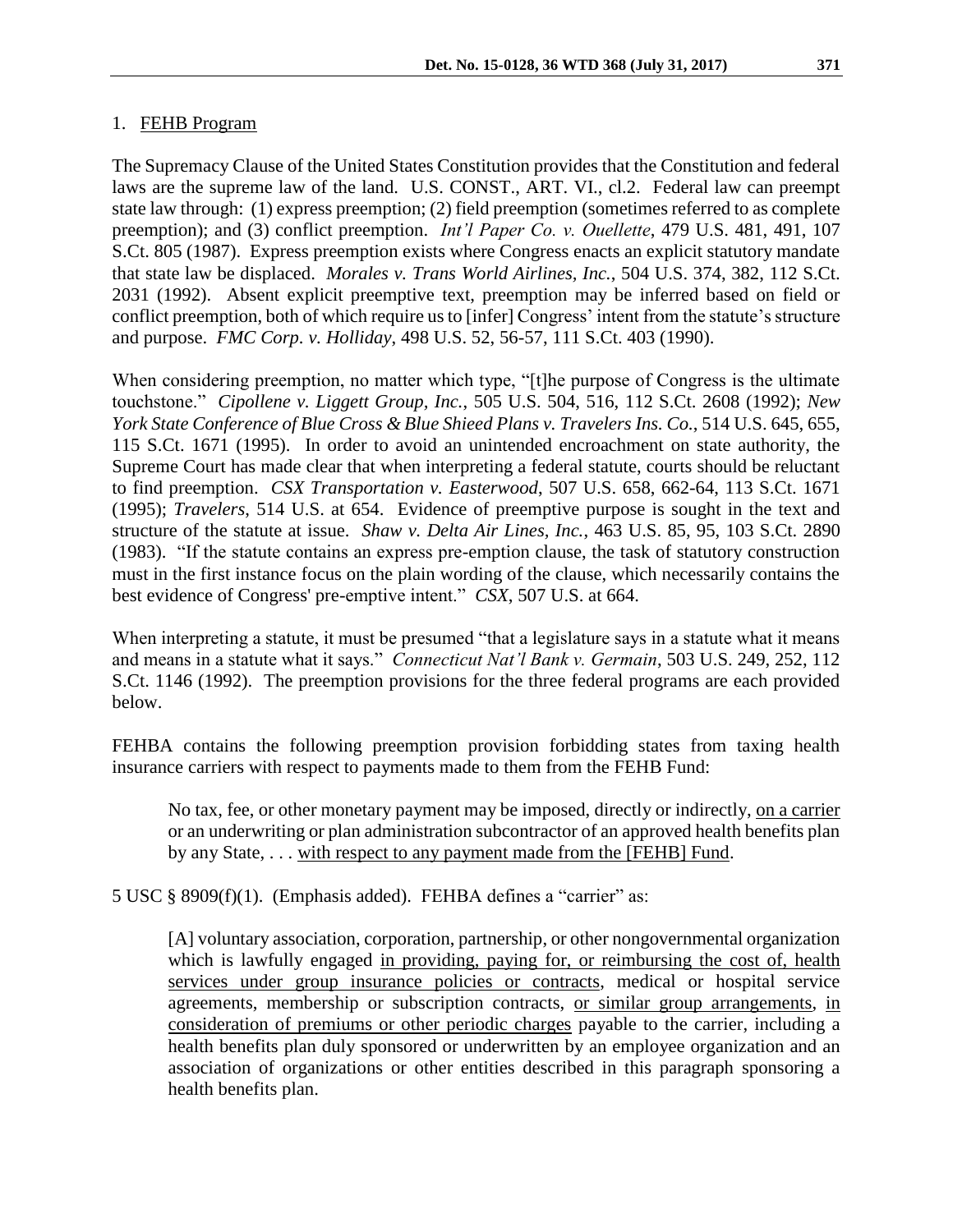5 USC § 8901(7). (Emphasis added).

The Washington Court of Appeals reviewed the FEHBA preemption provision cited above in relation to Seattle's B&O tax in *Group Health Cooperative v. City Seattle*, 146 Wn. App. 80, 189 P.3d 216 (2008). The court set forth the established requirements to invoke the preemption doctrine:

Under 5 USC  $\S$  8909(f)(1), state regulation is preempted if it is (1) a state or local tax, fee, or other monetary payment; (2) imposed directly or indirectly on a carrier; and (3) with respect to payments made from the [FEHB Fund]." *Health Maint. Org. of N.N., Inc. v. Whitman*, 72 F.3d 1123, 1128 (3d Cir. 1995).

*Group Health*, 146 Wn. App. at 94 (bracketed term ours).

In that case, Group Health Cooperative, a health maintenance organization ("HMO"), received premium payments from its patient members in exchange for health services, and received premium payments made by the federal government from the FEHB Fund for those patients that are covered by the FEHB program. *Id.* at 83-84. The court held that Group Health was a *carrier*, as defined by the FEHBA, that contracted with the federal government to provide health care coverage in exchange for payments from the FEHB Fund; therefore, the court concluded that 5 USC § 8909(f)(1) preempted the city's imposition of B&O tax on Group Health's receipts from the FEHB Fund. *Group Health*, 146 Wn. App. at 95-96.

The circumstances in the present appeal are entirely different from those in *Group Health*. Here, Taxpayers are not "carriers" under 5 USC § 8909 because [they] do not provide group insurance policies or similar arrangements in exchange for premiums or other periodic dues. Moreover, Taxpayers do not receive payments from the FEHB Fund; therefore, the FEHBA preemption provision does not apply to them under the plan language of 5 USC  $\S$  8909(f)(1).

Taxpayers' argument on appeal is based on an economic pass-through theory: that the imposition of Washington's B&O tax on its gross receipts from FEHBA insurance carriers is a tax imposed *indirectly* on the FEHBA carrier's receipts from the FEHB Fund because Taxpayers may pass along their tax costs to the carriers in setting the charges for their services. Arguments based on similar economic pass-through theories were made in *United States v. West Virginia*, 339 F.3d 212 (4th Cir. 1995), and more recently by a medical products retailer in *Mobility Medical, Inc. v. Mississippi Dep't of Revenue*, 119 So. 3d 1002 (2013). The courts in both cases held that taxing the gross income of a business that receives payments from a FEHBA carrier was not an indirect imposition of a tax on a FEHBA carrier with respect to payments from the FEHB Fund. *West Virginia*, 339 F.3d at 218-219; *Mobility Medical*, 119 So. 3d at 1005.

In *West Virginia*, the Fourth Circuit held that even though health care providers *could* pass the economic costs of a gross receipts tax to an insurance carrier, that potential choice by the providers did not constitute a prohibited imposition of an indirect tax on the insurance carrier. *West Virginia*, 339 F.3d at 218-219. The court stated that the legal incidents of the state gross receipts tax fell on the providers alone, and a possible economic pass-through of costs to FEHBA carriers does not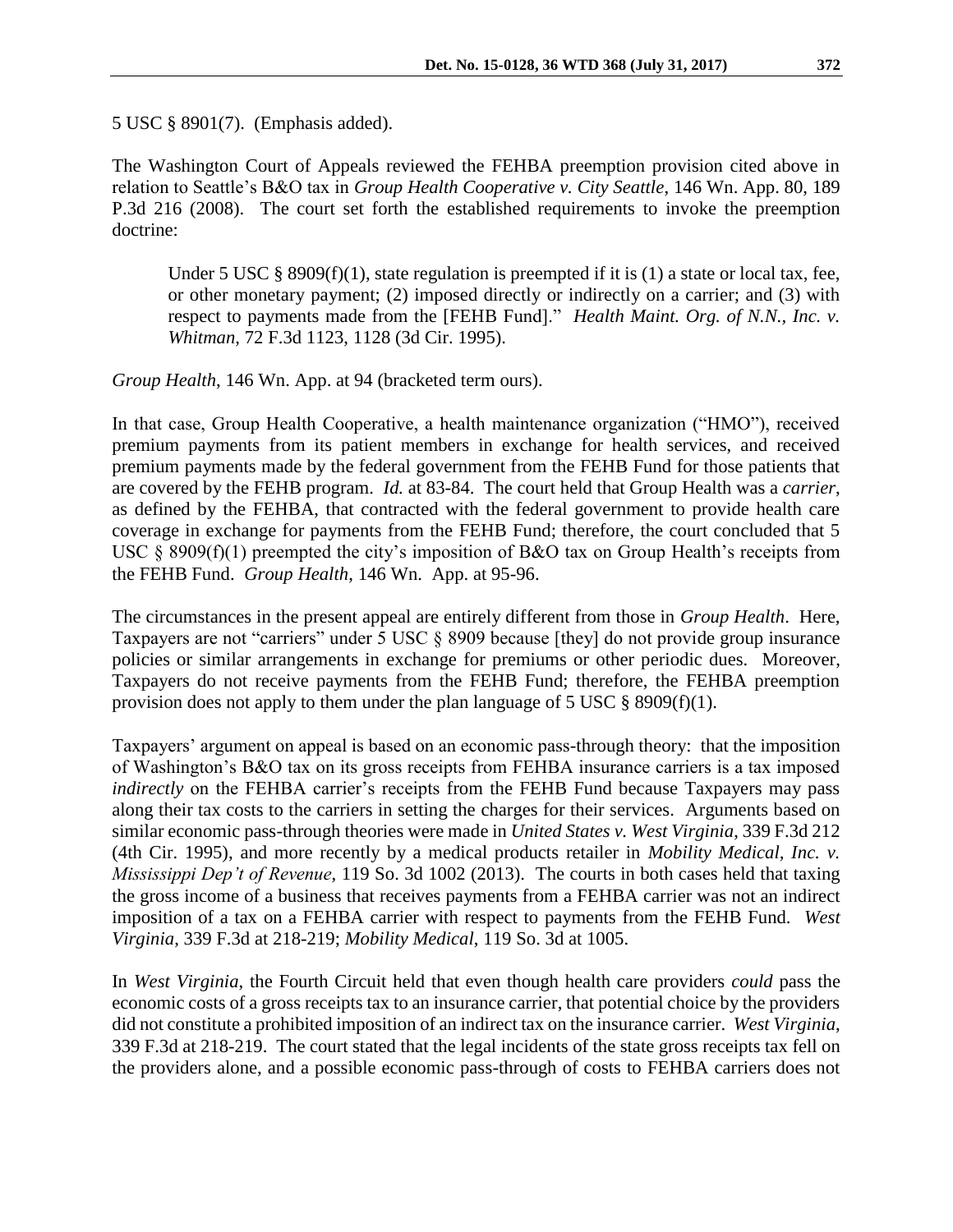equate to the indirect imposition of a tax.<sup>2</sup> *Id*. In further support of its holding, the court relied on the Supreme Court's rejection of economic pass-through theories in determining what constitutes indirect taxation in the analogous constitutional field of preemption of state taxation of the federal government. *Id.* at 216 (*citing United States v. Fresno*, 429 U.S. 452, 459, 97 S.Ct. 699 (1977) (state taxation of federal employees' housing benefit, though passing an economic burden through to the federal government by lowering the effective pay rate of its employees, was not a prohibited tax on the federal government because the tax equally applied to other similarly situated constituents of the state)). The *West Virginia* court determined that the rule espoused by the *Fresno* Court should also apply to the FEHBA preemption provision because of the similarities between the prohibitions:

*Fresno*'s holding therefore results in the rule that an economic pass-through of a generally applicable tax does not constitute a tax, direct or indirect, of the recipient of the passthrough. . . .

*Fresno*'s rule should apply here by analogy because of the many similarities between section 8909(f)'s preemption and the Constitution's preemption of state taxation of the federal government. Section 8909(f) precludes states from taxing the Carriers directly or indirectly. The Constitution precludes states from taxing the federal government directly or indirectly. Both ensure that state tax laws do not thwart the will of the federal government. Both face the economic reality that the states' tax regimes would be seriously hampered were all state taxes of non-protected taxpayers that create pass-through economic burdens on protected taxpayers treated as indirect taxes of those protected taxpayers.

*West Virginia*, 339 F.3d at 216-217.

 $\overline{a}$ 

The Mississippi Supreme Court also refused to equate a potential economic pass-through of costs to an indirect tax on FEHBA carriers in *Mobility Medical, Inc. v. Mississippi Dep't of Revenue*, 119 So. 2d 1002 (2013). Mobility Medical, a medical products retailer, asserted that FEHBA preempted Mississippi's gross receipts tax on its revenues from FEHBA carriers because any state tax that *might* result in an increase in costs for the FEHB Fund is an indirect tax. *Mobility Medical*, 119 So. 2d, at 1004-1005. The court held that nothing in the Mississippi tax law requires the retailer to pass on the tax (or any of its costs) to its customers, or that the retailer be reimbursed its costs by the FEHB Fund; therefore, there was no preemption because there was no indirect tax on the carrier, or conflict between the state and federal laws. *Id.* The court noted that if an economic cost "trickle-down effect" amounted to an indirect tax, then preemption would equally apply to all state and local taxes born by any retailer, including inventory tax, unemployment tax, property

<sup>&</sup>lt;sup>2</sup> The Fourth Circuit did not find helpful the federal government's citation to Office of Personnel Management regulation 48 CFR § 1631.205-41, which provides, in part:

<sup>5</sup> USC § 8909(f)(1) prohibits the imposition of taxes . . . , directly or indirectly, on FEHB premiums . . . and it applies to all forms of direct and indirect measurements of FEHBP premiums . . . regardless of how they may be titled, to whom they must be paid, or the purpose for which they are collected . . . .

*West Virginia*, 339 F.3d at 214, fn 1. The court stated, "[t]his regulatory instruction, saying nothing about from whom the tax is collected, sheds no light on what constitutes indirectness, as such relates to the relationship between a tax and its payer." *Id.*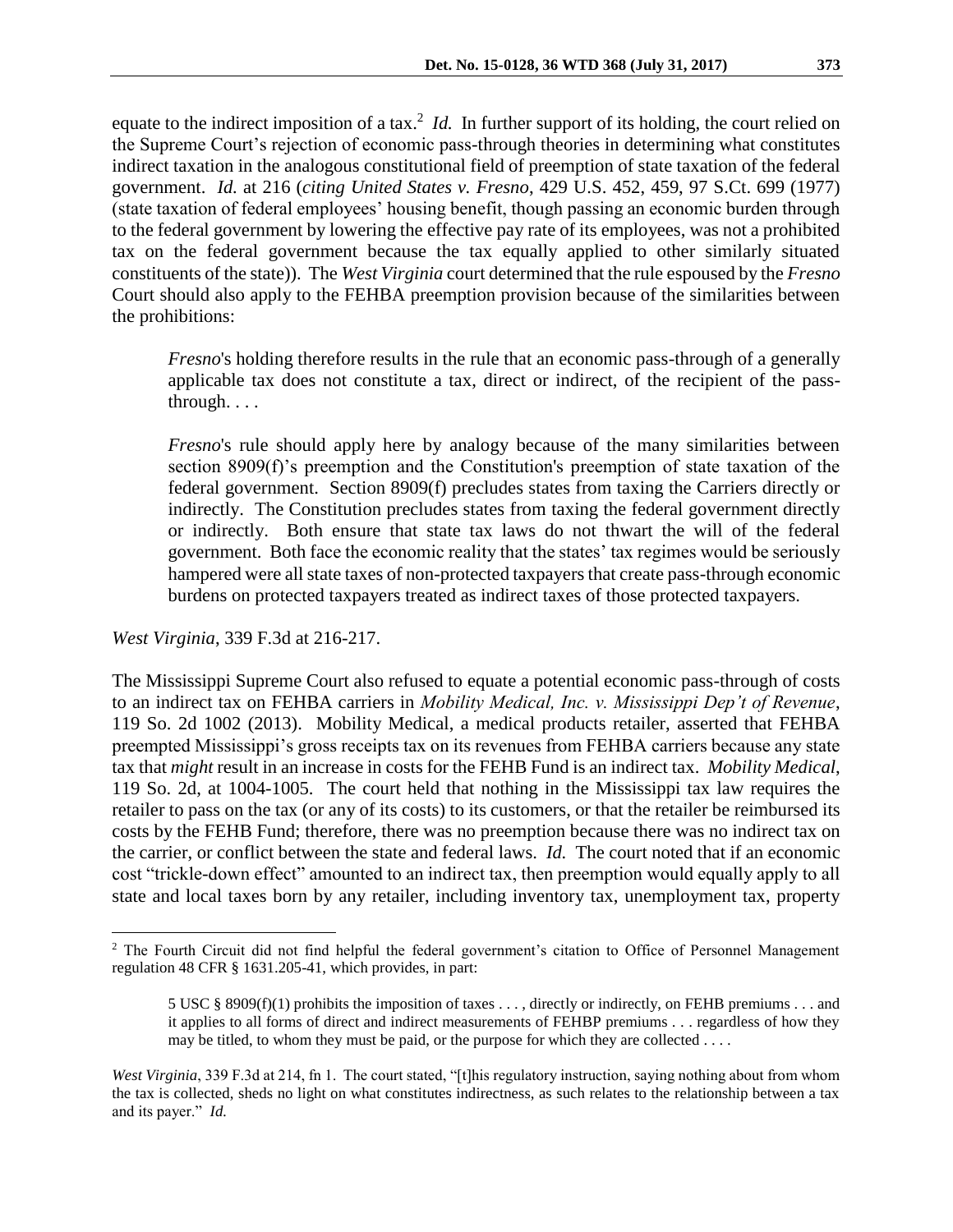taxes, franchise tax, license fees, and the numerous taxes or fees that a retailer might "indirectly" pass along to its customers, and that there was no evidence of such expansive Congressional intent in the FEHBA. *Id.*

Taxpayers' reliance on *Health Maint. Org. of New Jersey v. Whitman*, 72 F.3d 1123, 1125 (3rd Cir. 1993), and *Travelers Ins. Co. v. Cuomo*, 14 F.3d 708, 716 (2d Cir. 1993) is misplaced, as both cases involve the preemption of a tax on a FEHBA *carrier*. 3 In *Whitman*, the imposition was levied by the state on the carriers as a direct special assessment, and in *Travelers*, the imposition was levied by the hospital on the carriers, under the state's dictate, as a surcharge added to invoices paid by the carriers. Whitman, 72 F.3d at 1125; *Travelers*, 14 F.3d at 716<sup>4</sup>; see West Virginia, 339 F.3d at 217.

Taxpayer also cites to a Minnesota Tax Court decision, *Health Partners, Inc. v. Comm'r of Revenue*, No. 6925, 1999 WL 123289, at \*6 (Minn. Tax March 4, 1999), that involved Minnesota's gross revenues tax on hospitals and health care providers. The Minnesota Tax Court determined that FEHBA preempted the state tax as applied to HealthPartners, Inc., an HMO and FEHBA carrier, because the tax on a carrier's gross revenues amounted to an indirect tax on the carrier with respect to payments from the FEHB Fund, a holding along the same lines as the holding in *Group Health,* 146 Wn. App. 80. *Health Partners*, 1999 WL 123289, at \*6. The Minnesota Tax Court emphasized the significance of the fact that the taxpayer was an HMO, and therefore, a carrier as well as a health service provider, just as the *Group Health* Court emphasized Group Health's HMO/carrier status. *Health Partners*, 1999 WL 123289, at \*6-7; *Group Health,* 146 Wn. App. at  $95<sup>5</sup>$ 

As recognized by the above authorities, 5 USC  $\S$  8909(f)(1) limits preemption to taxes "imposed, directly or indirectly, on a carrier" and this limitation is clearly expressed in the plain language of that preemption provision. *See also* Det. No. 13-0241, 33 WTD 354 (2014). We need look no further than the plain language of the preemption provision in discerning Congress's intent. *See CSX*, 507 U.S. at 664. Taxpayers have not established that Washington's B&O tax on their gross revenues as health service providers is a direct or indirect tax imposed on a FEHBA carrier that is preempted by 5 USC § 8909(f)(1). *See also* Det. No. 13-0241, 33 WTD 354 (2014).

 $\overline{a}$ 

<sup>3</sup> *See* Supplemental Appeal Petition supplement, at 8-10 (Aug. 20, 2014).

<sup>&</sup>lt;sup>4</sup> In *Travelers*, the court found that New York's hospital surcharge was preempted by both the FEHBA and the Employee Retirement Income Security Act (ERISA). *Travelers*, 14 F.3d at 725. The Supreme Court granted certiorari solely in regards to the Second Circuit's holding that the ERISA preempted New York's hospital surcharge, and reversed, holding that the surcharges only indirectly affected the relative prices of insurance policies and Congress could not possibly have intended to eliminate the myriad of state and local regulation that could have such an indirect effect on price. *New York State Conference of Blue Cross & Blue Shield Plans v. Travelers Ins. Co.*, 514 U.S. 645, 668, 115 S.Ct. 1671, 131 L.Ed.2d 695 (1995).

<sup>&</sup>lt;sup>5</sup> In *Group Health*, the court rejected the city's assertion that it was permissible to impose the B&O tax on the HMO because it was also a health care provider:

No statute, regulation, federal agency interpretive statement, court case, or any other legal authority supports the contention that, by unilaterally recharacterizing an HMO as a health care "provider" rather than a carrier (which is how the federal government characterizes Group Health), the City may avoid the prohibition imposed by 5 USC § 8909(f) and thus tax FEHBF revenue.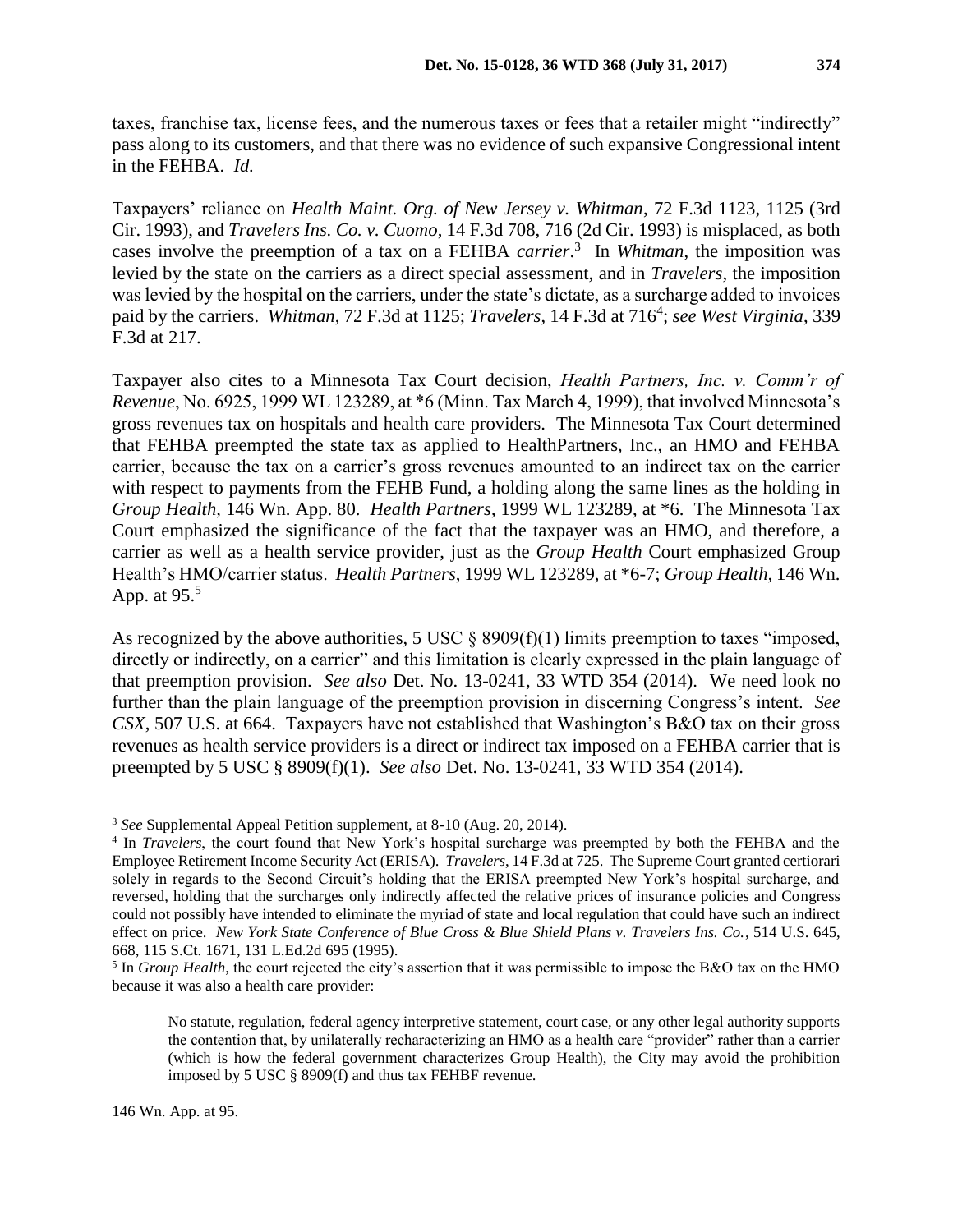### 2. Medicare Advantage Program

Taxpayers assert that Washington's B&O tax on their gross revenues received from insurance carriers who receive payments from the Medicare program is preempted by 42 CFR § 422.404, which provides:

§ 422.404 State premium taxes prohibited.

(a) Basic rule. No premium tax, fee, or other similar assessment may be imposed by any State, . . . with respect to any payment CMS makes on behalf of MA enrollees under subpart G of this part, or with respect to any payment made to MA plans by beneficiaries, or payment to MA plans by a third party on a beneficiary's behalf.

(b) Construction. Nothing in this section shall be construed to exempt any MA organization from taxes, fees, or other monetary assessments related to the net income or profit that accrues to, or is realized by, the organization from business conducted under this part, if that tax, fee, or payment is applicable to a broad range of business activity.

(Emphasis added.) The terms "MA organization" and "MA plan" are defined in 42 CFR 422.2 as follows:

MA organization means a public or private entity organized and licensed by a State as a risk-bearing entity (with the exception of provider-sponsored organizations receiving waivers) that is certified by [Center for Medicare & Medicaid Services ("CMS")] as meeting the MA contract requirements.

MA plan means health benefits coverage offered under a policy or contract by an MA organization that includes a specific set of health benefits offered at a uniform premium and uniform level cost-sharing to all Medicare beneficiaries residing in the service area of the MA plan . . . .

(Emphasis added.) Similar to the FEHBA preemption provision, 42 CFR 422.404 is limited to taxing payments made by CMS from the federal fund. Taxpayers are not MA plans or MA organizations because they are not risk-bearing entities and do not receive any payments from CMS or the Medicare fund. Taxpayers receive payments from MA plans for health services provided to their patients who are MA enrollees. Washington's B&O tax on Taxpayers' gross receipts from health services is not a tax or other assessment imposed "with respect to any payment CMS makes on behalf of MA enrollees . . . or any payment made to MA plans . . . " and is not prohibited by 42 CFR 422.404(a). Taxpayers' economic pass-through argument that their tax costs may be passed along to MA plans does not amount to a prohibited tax or assessment under the same analysis of *Fresno*, *West Virginia*, and *Medical Mobility* discussed above in regards to preemption under FEHBA.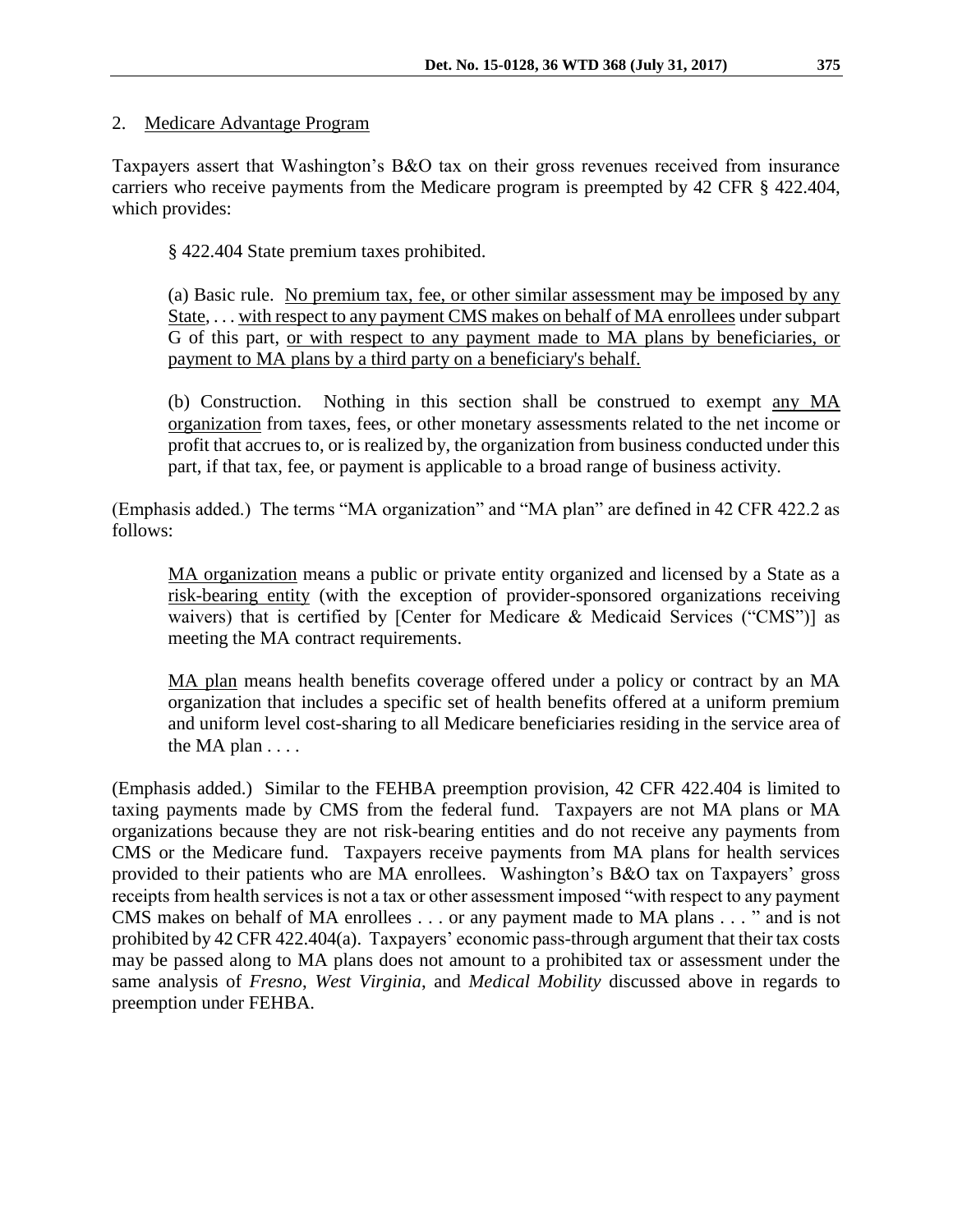### 3. TRICARE Program

Taxpayers assert that Washington's B&O tax on their gross revenues from carriers who receive payments from the TRICARE program is preempted by 32 CFR § 199.17(a)(7), which provides:

(ii) . . . any State or local law relating to health insurance, prepaid health plans, or other health care delivery or financing methods is preempted and does not apply in connection with TRICARE regional contracts. Any such law, or regulation pursuant to such law, is without any force or effect, and State or local governments have no legal authority to enforce them in relation to the TRICARE regional contracts....

(iii) The preemption of State and local laws set forth in paragraph  $(a)(7)(ii)$  of this section includes State and local laws imposing premium taxes on health or dental insurance carriers or underwriters or other plan managers, or similar taxes on such entities. . . . For purposes of assessing the effect of Federal preemption of State and local taxes and fees in connection with DoD health and dental services contracts, interpretations shall be consistent with those applicable to the Federal Employees Health Benefits Program under 5 USC § 8909(f).

(Emphasis added.) *See* 10 USC § 1103(a).<sup>6</sup>

Preemption is limited to state and local laws relating to TRICARE regional contracts and premium taxes imposed on the insurance carrier contractors. Washington's B&O tax is imposed on Taxpayers' receipts from *insurance carriers*, not on the premiums or other payments the insurance carriers may receive from the TRICARE program. Taxpayers have not established that Washington's B&O tax on their receipts from TRICARE contractors is preempted pursuant to 32 CFR  $\S$  199.17(a)(7). Their economic pass-through theory of preemption fails under the same analysis applied to the FEHBA preemption provision above. *See also* Det. No. 13-0241, 33 WTD 354 (2014). Taxpayers' petitions are denied.

### 4. Deduction for Infusion/Injection Drugs

 $\overline{a}$ 

RCW 82.04.620 provides a deduction from B&O tax for certain infusion or injection prescription medications:

In computing tax there may be deducted from the measure of tax imposed by RCW 82.04.290(2) amounts received by physicians or clinics for drugs for infusion or injection by licensed physicians or their agents for human use pursuant to a prescription, but only if

 $6$  The statutory preemption provision in 10 USC  $\S$  1103(a) provides:

<sup>(</sup>a) Occurrence of preemption. A law or regulation of a State or local government relating to health insurance, prepaid health plans, or other health care delivery or financing methods shall not apply to any contract entered into pursuant to this chapter by the Secretary of Defense or the administering Secretaries to the extent that the Secretary of Defense or the administering Secretaries determine that:

 <sup>(1)</sup> the State or local law or regulation is inconsistent with a specific provision of the contract or a regulation promulgated by the Secretary of Defense or the administering Secretaries pursuant to this chapter; or

 <sup>(2)</sup> the preemption of the State or local law or regulation is necessary to implement or administer the provisions of the contract or to achieve any other important Federal interest.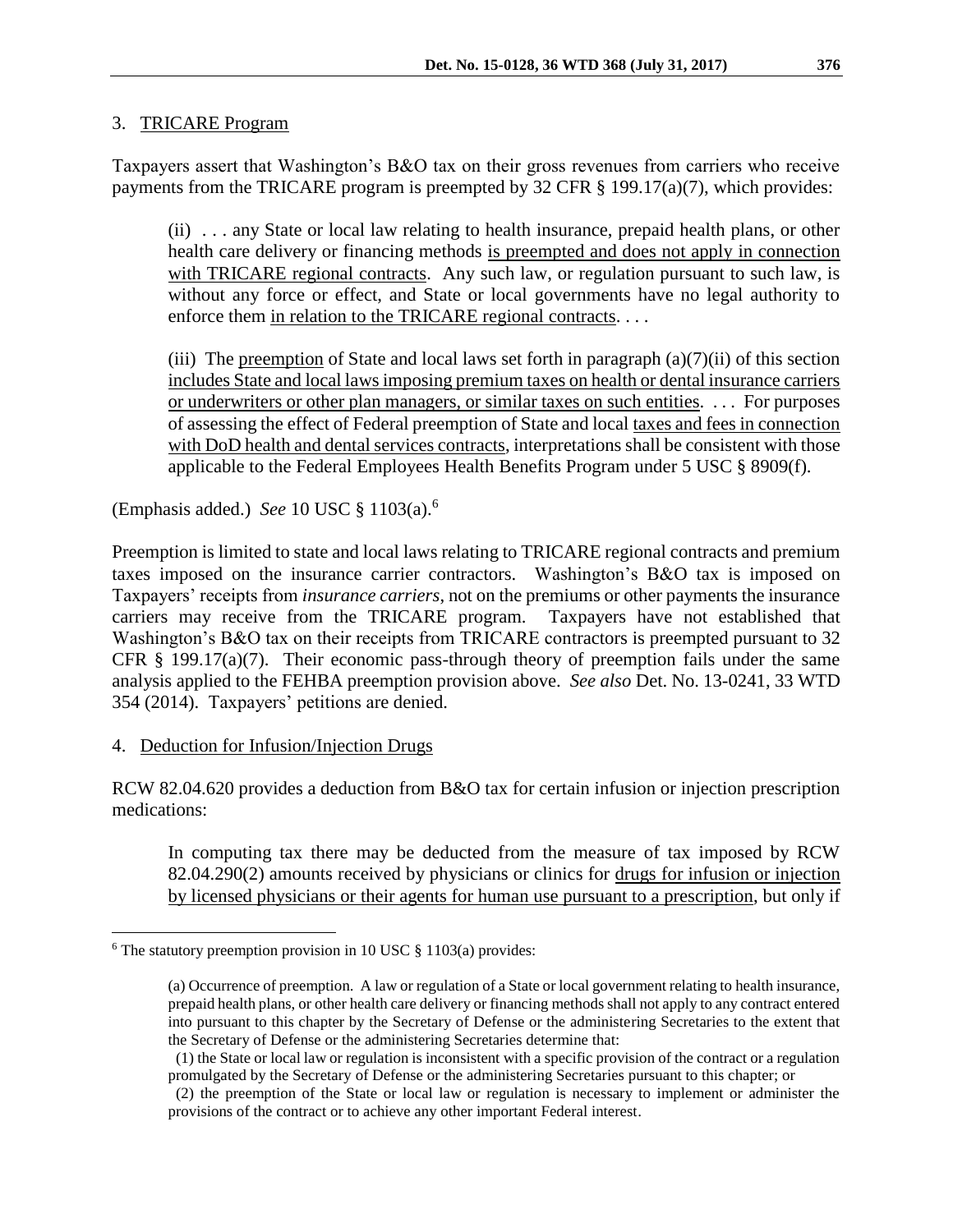the amounts: (1) Are separately stated on invoices or other billing statements; (2) do not exceed the then current federal rate; and (3) are covered or required under a health care service program subsidized by the federal or state government. The federal rate means the rate at or below which the federal government or its agents reimburse providers for prescription drugs administered to patients as provided for in the medicare, part B, drugs average sales price information resource as published by the United States department of health and human services, or any successor index thereto.

(Emphasis added.) WAC 458-20-168 ("Rule 168") is the Department's rule that explains the taxation of hospitals and other health care facilities. Rule 168(9)(j) explains the deduction at issue as follows (in pertinent part):

**Prescription drugs administered by the medical service provider**. Effective October 1, 2007, RCW [82.04.620](http://app.leg.wa.gov/RCW/default.aspx?cite=82.04.620) allows a deduction from the service and other activities classification of the B&O tax (RC[W 82.04.290\)](http://app.leg.wa.gov/RCW/default.aspx?cite=82.04.290) for amounts earned by physicians or clinics for drugs for infusion or injection by licensed physicians or their agents for human use pursuant to a prescription.

(Emphasis added.)

Rule 168 applies to "persons operating . . . [h]ospitals as defined in RCW 71.41.020." Rule 168(1). The term "hospital" is specifically defined in Rule 168(2) by reference to RCW 70.41.020, which states as follows (in pertinent part):

"Hospital" means any institution, place, building, or agency which provides accommodations, facilities and services over a continuous period of twenty-four hours or more, for observation, diagnosis, or care, of two or more individuals not related to the operator who are suffering from illness, injury, deformity, or abnormality, or from any other condition for which obstetrical, medical, or surgical services would be appropriate for care or diagnosis. "Hospital" as used in this chapter does not include . . . clinics, or physician's offices where patients are not regularly kept as bed patients for twenty-four hours or more . . . .

(Emphasis added.)

 $\overline{a}$ 

Taxpayers argue that they can deduct amounts received from infusion or injection drugs it administered because it is "functioning in the same capacity as an outpatient clinic when physicians . . . provide the injection and infusion services at issue in settings that closely resemble free standing clinics or physician's offices."<sup>7</sup> Exemptions and deductions are narrowly construed. *Budget Rent-a-Car, Inc. v. Dep't of Revenue*, 81 Wn.2d 171, 500 P.2d 764 (1972); Det. No. 03- 0252, 23 WTD 223 (2004). A person claiming a tax exemption, exception, or deduction has the burden of proving he or she qualifies for it. *Group Health Coop. v. Tax Comm'n*, 72 Wn.2d 422, 433 P.2d 201 (1967); Det. No. 89-268, 7 WTD 359 (1989).

<sup>7</sup> Taxpayer's Supplemental Petition at 2 (Jan. 6, 2015).